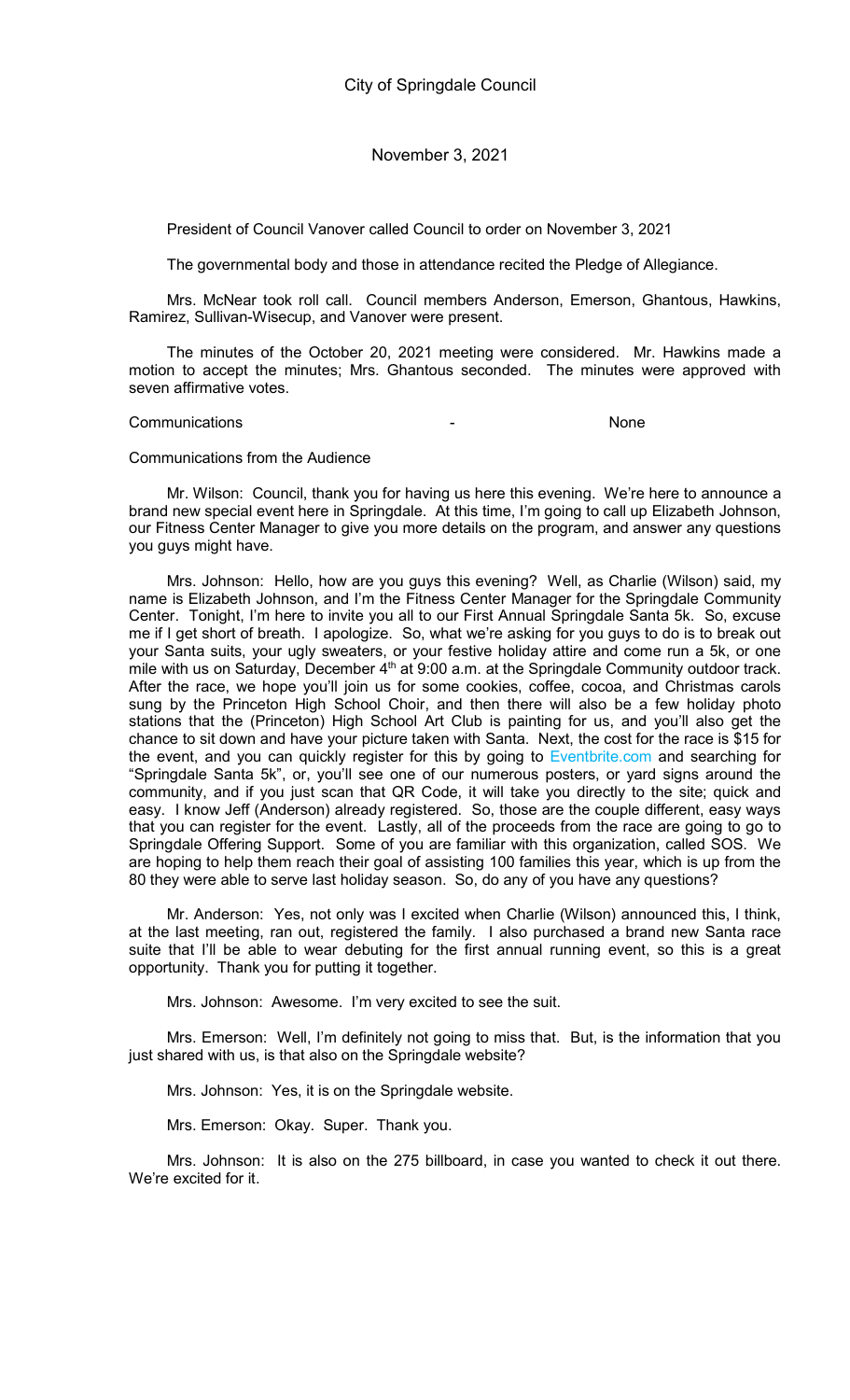Mrs. Sullivan-Wisecup: I'm one of your volunteers. Actually, my husband is too, and my son will be singing. And, we're all going to be dressed as well, so, well, my husband refuses to dress, but you will have at least one Mrs. Claus, and you will have a "Hanukkah-sweatered" singer. Everyone is going to be festive. I'm very excited about this. When I got the call about it, I was very, very excited that we're going to have something very, very festive, and good luck on the first annual.

Mrs. Johnson: Thanks. We're excited for it. It's one of those events that we're hoping to go big and everything, and just kind of see where we can grow from here.

Mrs. Sullivan-Wisecup: I'd actually gotten a phone call about it from a friend I went to high school with prior to even hearing about it here, and it was kind of an odd thing. I had to look it up on-line before I had heard anything about it, and my friend Brian Adams, he works at one of our businesses here in Springdale and he had heard about it, and I said, "Oh, yeah, here's what you want to know about it. Please sign up. Please be a part of it." So, people have heard about it other than just from here, so that's kind of cool.

Mrs. Johnson: That's good to know. That's very good to know.

Mayor Webster: I just wanted to take the opportunity to emphasize it's not only a 5k run, it's also a one mile walk, and even if some of us can't make the one mile, I guess we could still participate, right?

Mrs. Johnson: Yes. You're more than welcome to come afterwards if you want to get cookies, cocoa, or coffee. We'll also have healthy refreshments, if you want water or a banana. And, anyone is welcome in the community, outside the community, come if they want to get their picture taken with Santa. We're working on a really nice backdrop for the kids or, if you want to get your picture taken with Santa, it will have kind of a "ski lodge feel" to it and everything.

Mr. Ramirez: First off, thank you for putting this together. I think it's a great idea. The question I have is what is the route and then will the route be the same for the 5k and the one mile, but shorter on the one mile?

Mrs. Johnson: Yes, so it's going to take place on the Springdale Community Center outdoor track. The start will be along the fence line, with the houses back against it. The 5k will start slightly ahead and then the one mile will start a little bit back behind everyone. We'll start at 9:00 a.m. We'll have the national anthem sung, and then everyone will take off running. I've got plenty of volunteers to make it completely "dummy proof" along the course. People (elves) pointing you directions, cones, so you don't have the option to run off into the neighborhood, or anything like that. But, yes, it will be sticking just to the track.

Mr. Ramirez: Thank you, and good luck with it.

Mrs. Johnson: Thank you.

Mr. Hawkins: When I beat Mr. Anderson, do I get a trophy, or a medal, or championship belt? (Laughter)

Mrs. Johnson: That sounds like a wager you guys might have to set. Maybe someone has to wear the Santa suit to the next Council meeting? (Laughter)

Mr. Hawkins: I'd have to have a head start though.

Mayor Webster: Just a little background, SOS (Springdale Offering Support) has been in existence for a long time, and we're constantly looking at trying to come up with ways to raise money to help our charity, and we tried, pizza sales at the (ComeUnity) Bash, with limited success, we had a Euchre Tournament a few years ago which was no success, to be honest with you, I think we've tried some other things over the years, but, anyway, this seems to be something that people are getting excited about and we're getting excited about it. I think I shared this with you; at the last SOS meeting, I was sitting there and Elizabeth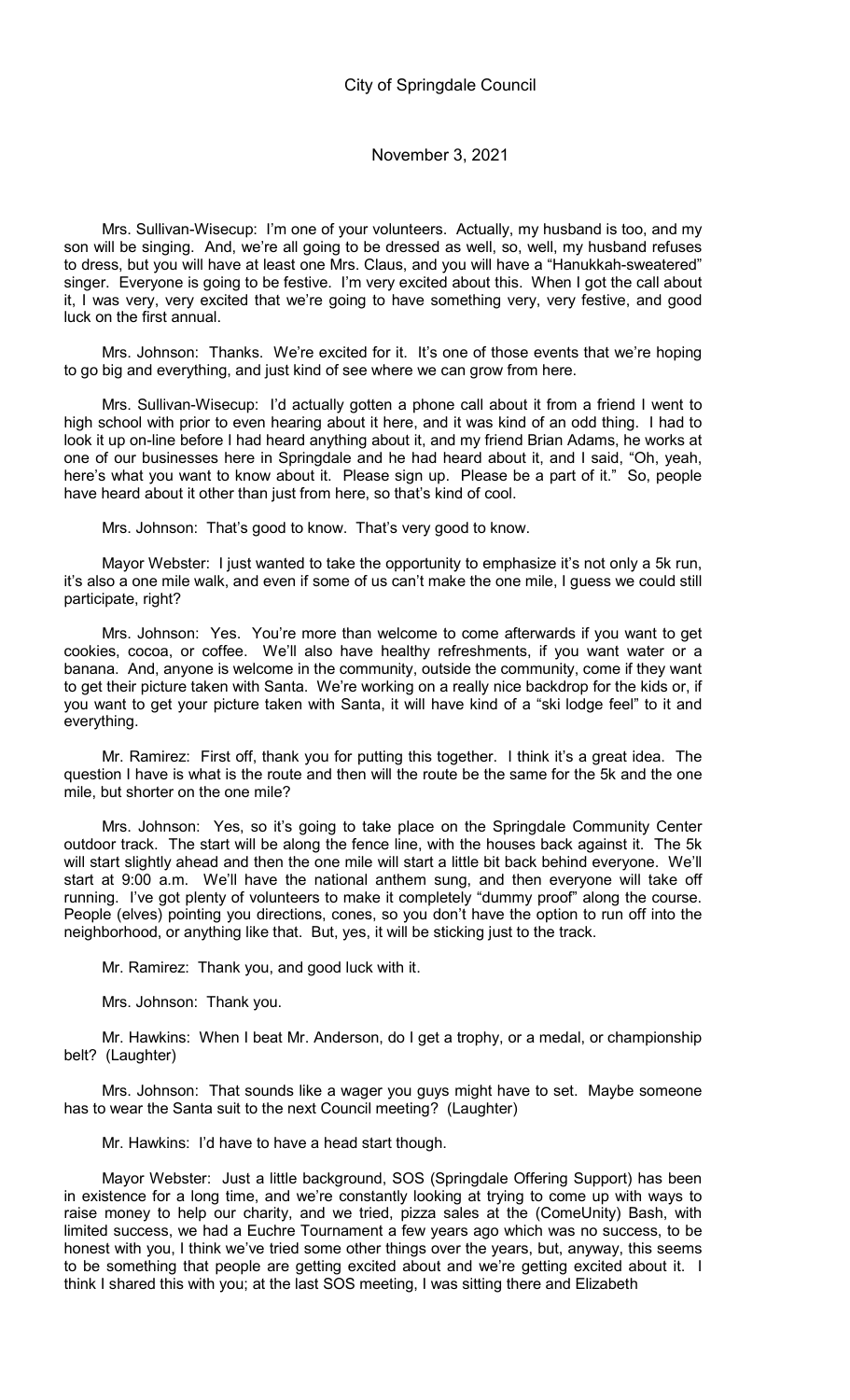Mayor Webster (continued): (Johnson) started talking about this 5k run, and the longer she talked, the more excited I got, and I said, "You know what, you two (pointing to Charlie Wilson and Elizabeth Johnson) just talked yourselves into an appearance at the City Council meeting next month." To be honest with you, I told them that, and I forgot all about it. I haven't talked to either one of them since then, and I thought this morning, "You know, dammit, I forgot to follow up with those two. I hope they remember to be here." So, I was really happy when I walked in the chambers tonight, and I saw those two sitting here. So I say, "Good job guys."

Mrs. Johnson: Thank you.

Mr. Anderson: It is good timing to a race like this. Several communities ended up closing their races over the past two years, and several of them haven't come back. Because, I know we often times do Santa races in my family, and it's been tough to find a good one, so, it's a good year to start it. So, I think it's great. I don't usually like to bait directly across the aisle here, but, I will put out that if there is some sort of special classification or grouping for Councilmembers, or elected officials, or City Employees, I don't think that's a bad thing to do. I just finished the half marathon on Sunday, so I should be recovered by December if somebody wants to put something on the table, I'm sure we could come up with something to make that worthwhile.

Mrs. Johnson: I mean there is the one mile option. You could just flat out sprint it and see, but.

Mr. Hawkins: My one mile versus his 5k. (Laughter)

Mrs. Johnson: But, just to be known, it is a fun run. So, just to give you guys that "heads up". With fun runs, it's timed on the participants own. Next year, if it gains traction, we may look more into timing features, and things like that, but, we emphasize a fun family run.

President Vanover: Okay, I think you've got everybody informed and excited.

Mrs. Johnson: Alright, well go ahead and get your outfits planned, and we will see you on Saturday, December 4<sup>th</sup>.

President Vanover: Okay.

Mayor Webster: Thank you very much.

Ordinances and Resolutions

#### Ordinance No. 40-2021

AN ORDINANCE AUTHORIZING THE MAYOR AND CLERK OF COUNCIL/FINANCE DIRECTOR TO ENTER INTO AN AGREEMENT WITH JUSTIN BARTLETT TO SERVE AS MAYOR'S COURT MAGISTRATE FOR THE CITY OF SPRINGDALE, OHIO, AND DECLARING AN EMERGENCY

Mr. Hawkins made a motion to adopt Ordinance No. 40-2021; Mrs. Sullivan-Wisecup seconded.

Mayor Webster: I'll just to speak to all three of these ordinances if you don't mind. These are court authorities. Our Magistrate, our Prosecutor, and our Public Defender; I just can't say enough good things about these three individuals. They do a marvelous job, they've got a wellrespected Mayor's Court, and I can honestly say I very seldom, if ever, get a complaint from anybody regarding our Court, and I know they work really well with our (Springdale) Police Department, and our Police Clerks, and I'm very proud of them, and I'd certainly urge your passage on all three of these ordinances, and the other good thing is the compensation is the same again this year, and this is the case many, many years since we've adjusted the compensation, so one of these years, we're going to have to address that, but, for now, they seem to be happy, and we're happy, so, hope you guys are happy.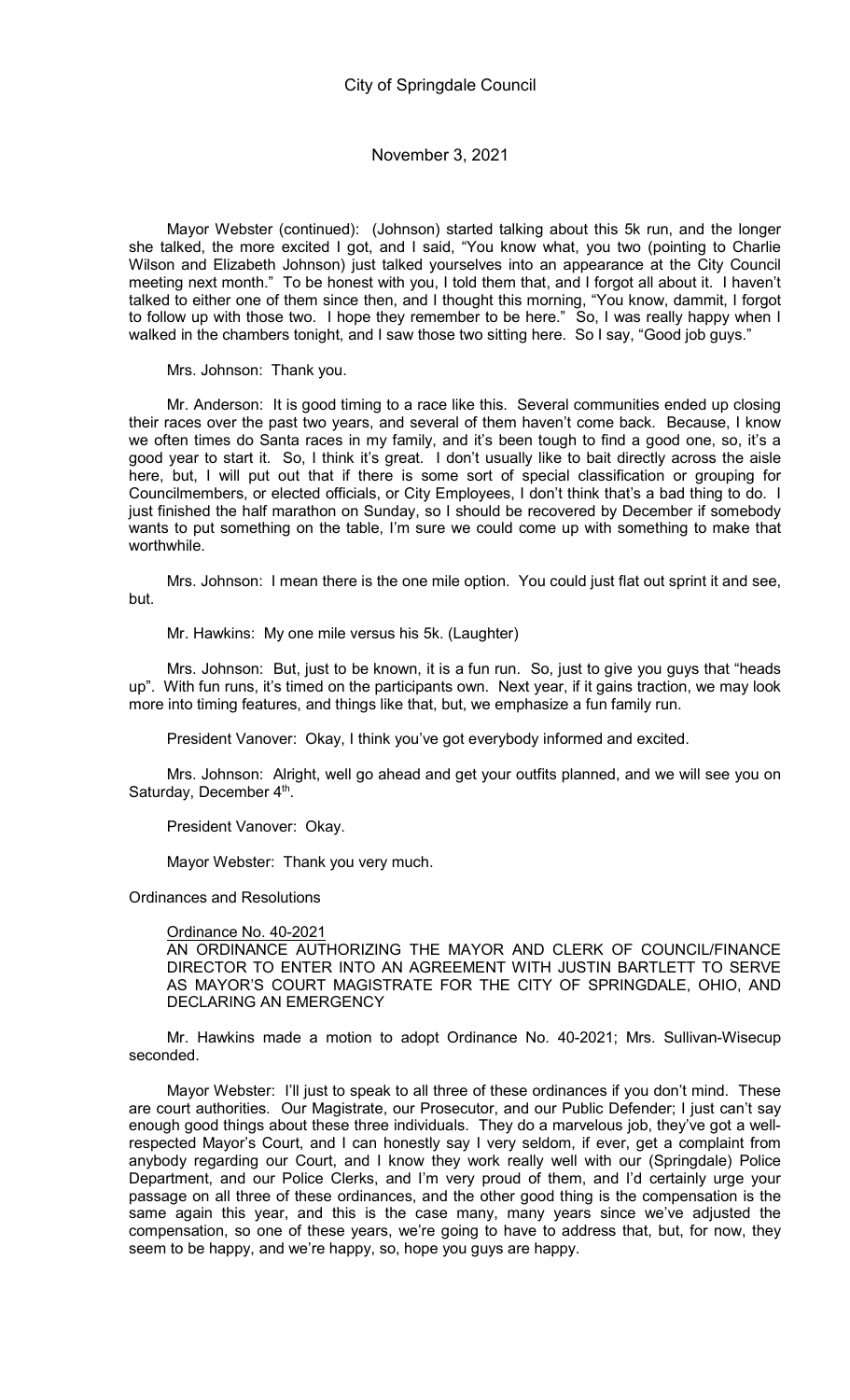Mr. Ramirez: I think the Mayor just answered my question, but I wanted to know if Justin (Bartlett) was our current person in that position. He is?

President Vanover: Yes.

Mr. Ramirez: Thank you.

Mr. Jones: The discussion we had last year when these appointments were being made and the ordinances were read lead us to this year to ask our Law Director Joe Braun to make sure that each of the parties were in good standing. He sent me an email last week saying that he's done the verifications with the local bar association, and up through the State and so forth, and each of the parties are in good standing.

Ordinance No. 40-2021 passes with seven affirmative votes.

Ordinance No. 41-2021

AN ORDINANCE AUTHORIZING THE MAYOR AND CLERK OF COUNCIL/FINANCE DIRECTOR TO ENTER INTO AN AGREEMENT WITH SETH S. TIEGER FOR PROSECUTION SERVICES FOR THE CITY OF SPRINGDALE, OHIO, AND DECLARING AN EMERGENCY

Mr. Hawkins made a motion to adopt Ordinance No. 41-2021; Mrs. Emerson seconded.

Ordinance No. 41-2021 passes with seven affirmative votes.

Ordinance No. 42-2021

AN ORDINANCE AUTHORIZING THE MAYOR AND CLERK OF COUNCIL/FINANCE DIRECTOR TO ENTER INTO AN AGREEMENT WITH DARYLE C. TIBBS FOR PUBLIC DEFENDER SERVICES FOR THE CITY OF SPRINGDALE, OHIO, AND DECLARING AN EMERGENCY

Mrs. Sullivan-Wisecup made a motion to adopt Ordinance No. 42-2021; Mrs. Emerson seconded.

Mr. Hawkins: I know on Mr. Tieger's (ordinance), there's a reference to professional liability insurance, and maybe it's something that I just missed, but I didn't know if we had that in here, I know we discussed it last time, and I assume Administration has checked on it, but, am I correct, it's not part of the ordinance? I knew that, for Mr. Tieger's, part of the ordinance addresses with regard to the City's indemnity, and carrying his professional liability insurance. I know the Administration went over that, and checked that last time, I was just making sure. I didn't see it in the ordinance, but I'm assuming that Administration has checked that as well to make sure that she's got liability insurance, like Mr. Tieger.

Mr. Jones: I talked to Joe Braun about that, and I also talked to him about the ordinances were slightly different, and he said that each of those in their discussions with the (Springdale) Police that they talked with the Police Chief, they wanted them just as they were. They were comfortable with it, and Joe (Braun), I said to him, "Remember we want to make sure that each are in good standing, and have all the necessary things that they need." And he said, "That's my job, I've checked it out, I'll send you an email." And, he did do that. But, we also recognize they are slightly different, and Joe said that's the way that they wanted them, so, we left them that way. They're identical to last year, except a different date.

Mr. Hawkins: So, the Administration is confident with regard to liability protections. Okay. Thank you.

Mayor Webster: I think also, Mr. Hawkins, the prosecutor I think has a lot more exposure of someone bringing legal action against him than the public defender.

Mr. Hawkins: But, the only thing is the prosecutor and the magistrate actually can qualify for qualified immunity in their position, whereas I don't know that you're in the same position as a public defender. If anything, Mr. Bartlett and Mr. Tieger probably have less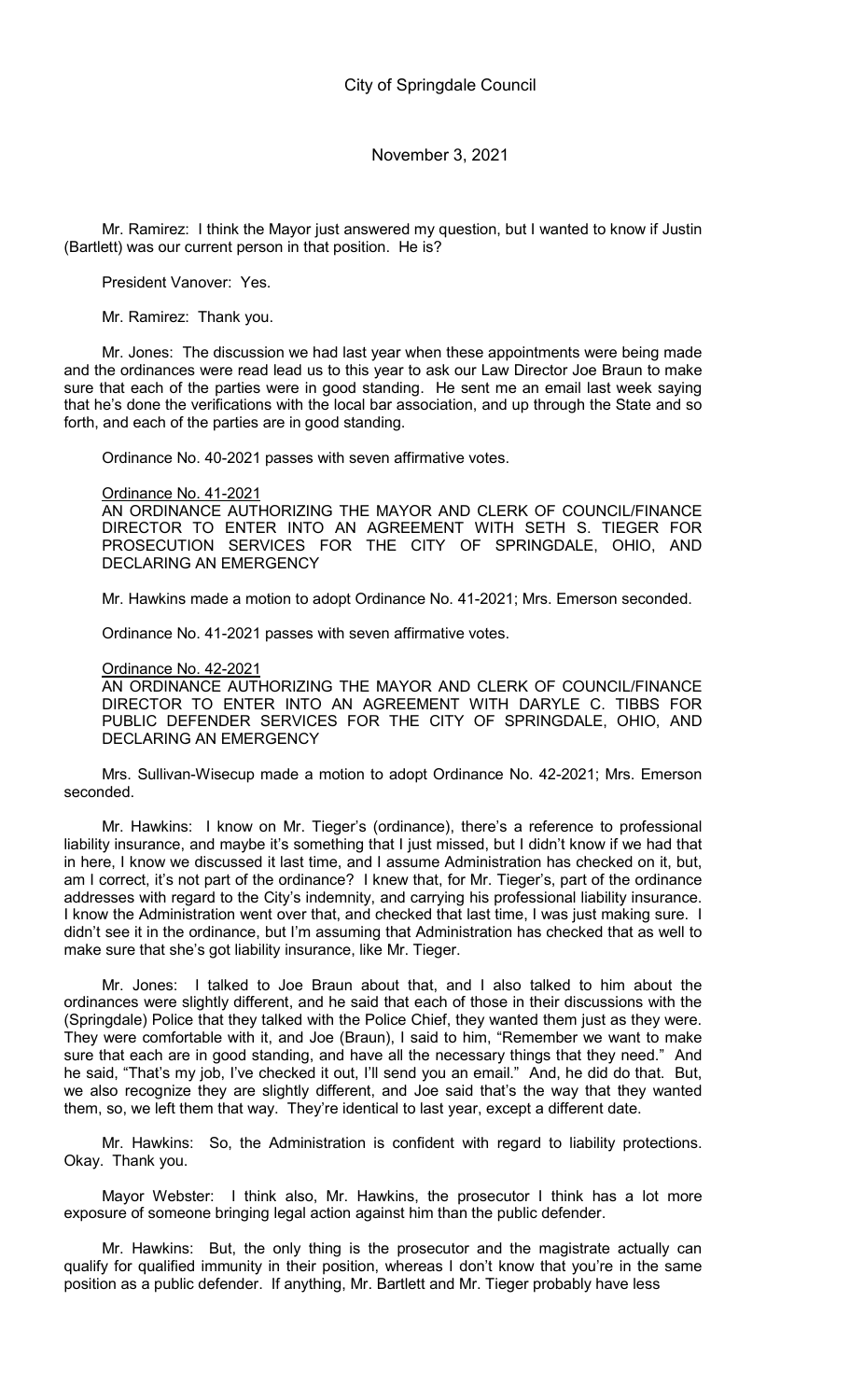Mr. Hawkins (continued): exposure because that suits probably not going to go very far in most instances because they've got qualified immunity in their roles, but, Administration is confident in the situation, then I will trust in that. But, I know we had a discussion that last time, and I saw the ordinance was a little different, so I just wanted to clarify.

Mr. Jones: When they first come in, they provide that.

Mr. Hawkins: Okay.

Mr. Jones: But, then we tell them that they have to stay in good standing. Unless there's a reason to, again, that's why I asked Joe to check them out. He specifically checked with the bar association and all that. I think they're all in good shape or he certainly would have let us know that.

Ordinance No. 42-2021 passes with seven affirmative votes.

### Old Business and the contract of the contract of the contract of the contract of the contract of the contract of the contract of the contract of the contract of the contract of the contract of the contract of the contract

#### New Business

Mayor Webster: I don't know whether this falls under Old (Business) or New (Business), but I'd just like to take the opportunity to congratulate our four district Council people, three sitting here, and one in the audience, and great campaigns, and look forward to working with you at least for the next two years. Also, I'd like to take this opportunity to thank the people of Springdale for approving the Charter amendments. Those passed very handily, and we're happy with that, and I think it goes a long way to streamlining our government going forward. Thank you very much Springdale.

Mr. Jones: This afternoon, the Mayor asked that I provide you the Board and Commissions most recent, as of today, updated list, so you had that emailed to you. If you want a hard copy, I certainly can pass it out and give it to you. But, we also will have upcoming legislation on those that require legislation. You'll see in your emailed report to you all the ones that are impacted are highlighted, but, as you know, many of those do not require legislation. So, it is updated as of today.

President Vanover: Well, while we're talking about that Council, we've got four appointments, one of them is with Board of Zoning Appeals, Mr. Nienaber's term ends the end of this month, and Civil Service (Commission), and Charter Revision terminate the end of December. So, and, actually, I misspoke there, four, and Charter Revision is also, and that individual is no longer eligible for that because he'll be sitting up here, so we will need at least a new name for Charter Revision, and I will reach out and contact Mr. Nienaber, Mr. Coleman, and Mr. Mitchell to see if they're interested in continuing, and I, well, we're going to have to address the Board of Zoning Appeals at our next meeting, because we have to have that in place before the end of the month. The others we can take care of in December.

Mr. Anderson: I know there would be a vacancy, but the Board of Zoning Appeals wouldn't meet until the third or fourth week in December anyway, so, we'll have two regular meetings in December as well before that person would need to be seated. So, we could certainly deal with it next time if we need to, but we will have time before there is a meeting unless there's some sort of emergency, which, I don't think is a Board of Zoning Appeals type of thing usually.

President Vanover: Okay, well, be thinking about Charter Revision, and we'll deal with those then in the future.

Mr. Jones: I'm sorry, I meant to also say to you that the last two under "Pending Legislation" will be removed. Again, that will not require legislation, and I tried to explain that in the email, and, hopefully that made sense, but I wanted to reiterate that point that, even though they're on here, they will be removed. Thanks.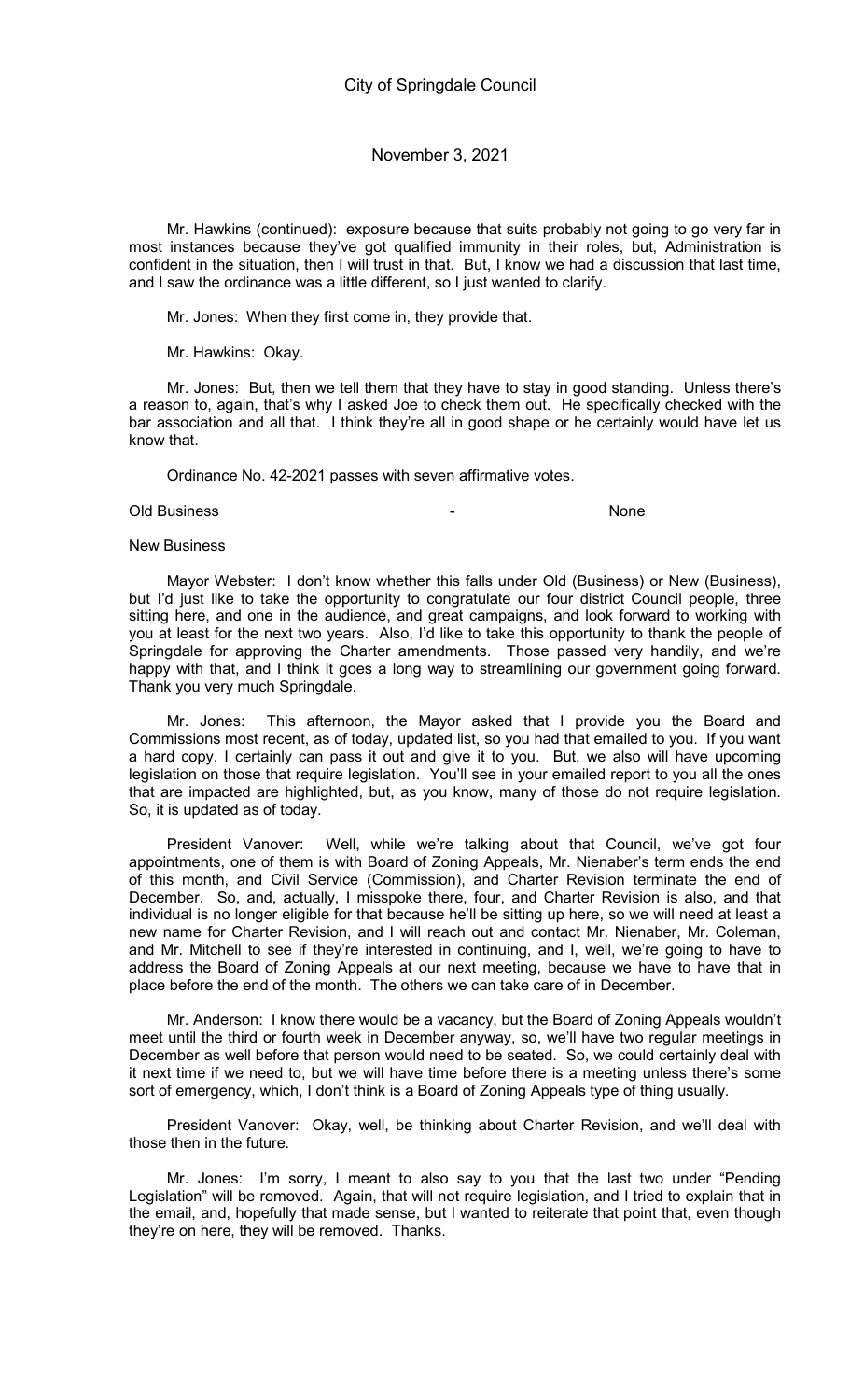Meetings and Announcements

Mrs. Emerson: The Board of Health will meet on November 11<sup>th</sup>, at 7:00 p.m. in the conference room adjacent to here.

Mrs. Sullivan-Wisecup: Planning Commission will meet on November 9<sup>th</sup> at 6:00 p.m. in these chambers.

Mrs. Ghantous: Board of Zoning Appeals will meet Tuesday, November 23rd, at 7:00 in the chambers here.

Mayor Webster: Just looking ahead to the following meeting, December 1<sup>st</sup>, it happens to be on a Wednesday night, so we'll try to withhold or put off all the legislation that we can to keep the meeting as streamlined as possible. The primary focus is to swear in the new elected officials, and also if Council has any preference on where you'd like to go for dinner, let me know that. There's not a whole lot to choose from as far as trying to get a private room, and separate checks, and so forth, and so on, but, last time, two years ago, we went to Dave and Busters.

President Vanover: We went to BJ's.

Mayor Webster: BJ's. Thank you. My wife calls that Dave and Busters, so it's her fault.

President Vanover: It's her fault. You're just a victim.

Mayor Webster: Hearing no objections, and, if you want me to do it, I'll make the arrangements for BJ's Brewhouse on December 1<sup>st</sup>, at 6:00 I think we do the meeting usually?

President Vanover: It's typically what we do.

Mayor Webster: The Planning Commission, this coming meeting is at 6:00 p.m.

Mr. Jones: She (Mrs. Sullivan-Wisecup) said 6:00, but I wanted to see if you wanted to follow up with that on anything.

Mayor Webster: I'm going to address the (Planning) Commission next Tuesday, and ask that they reconsider that decision. I think there's something to be said for having some continuity and some consistency across all the boards and commissions, and I know that years ago Planning Commission did meet at 7:30 p.m., and then BZA (Board of Zoning Appeals) was at 7:30 p.m., and I think it was the last one we finally got to change. We have two Council meetings a month at 7:00, we have a Board of Health meeting at 7:00, we have Parks and Recreation at 7:00, and BZA at 7:00, and so I think we ought to keep Planning Commission at 7:00 p.m., unless there's some overwhelming reason it needs to change, and in talking to the members, I haven't found any overriding reason why it needs to change. But, next Tuesday is 6:00, and, hopefully, going forward, it will be back to 7:00.

### Communications from the Audience - None

Update on legislation still in development

Mr. Hawkins: As you review your Internal Memorandum, Item Number I was addressed with Ordinance No. 40-2021, which was an ordinance that passed with a 7-0 vote with Justin Bartlett as the Magistrate for the Mayor's Court, Ordinance No. 41-2021 passed with a 7-0 vote, with regard to Seth Tieger being the Prosecutor for the Mayor's Court, and Ordinance No. 42-2021 passed with a 7-0 vote, with regard to Daryle Tibbs as the Public Defender for the Mayor's Court. Item Number II was addressing several appointments that will be forthcoming.